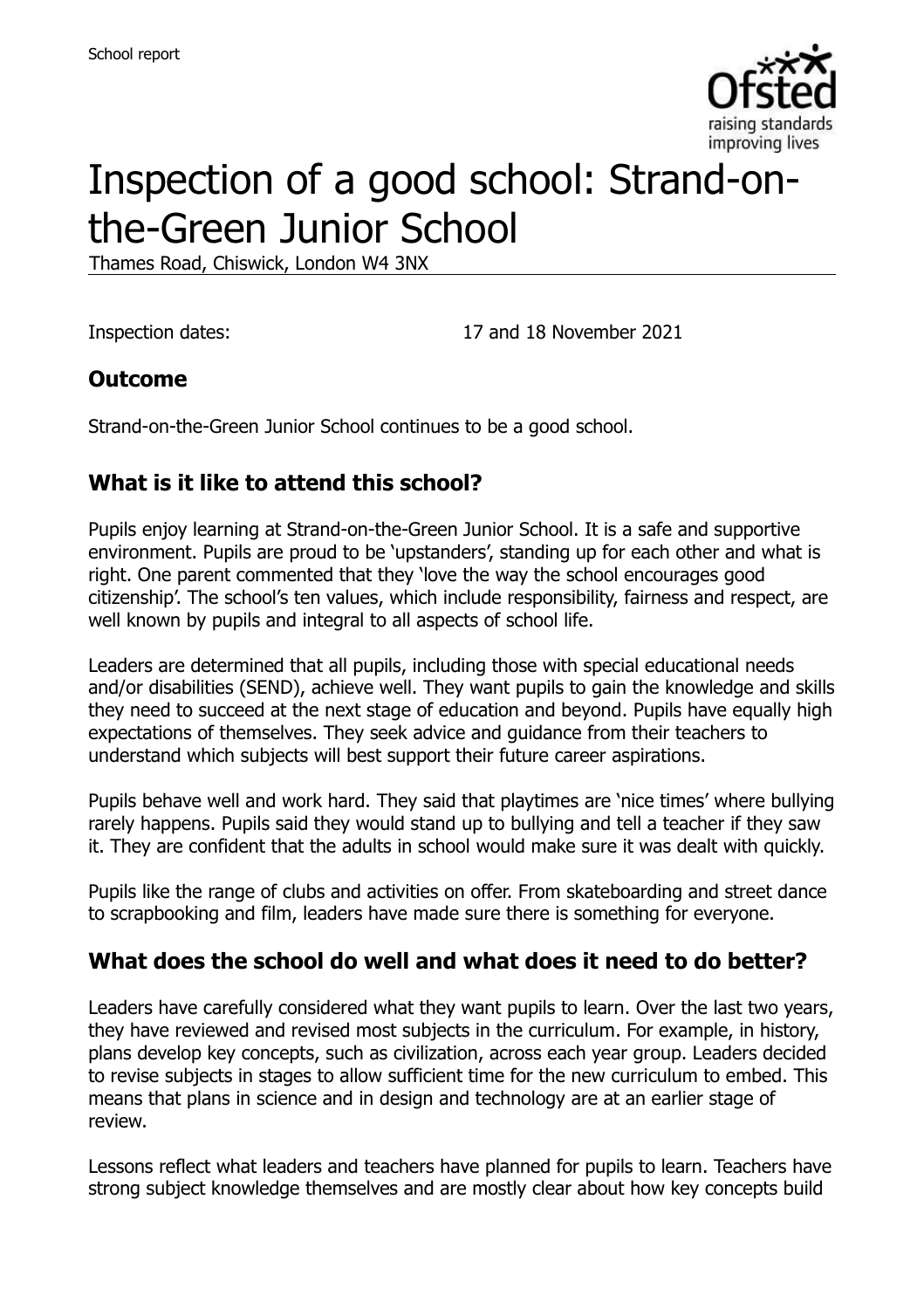

in the lessons they teach. Good behaviour means that learning can happen without distraction. Pupils in Years 5 and 6 remember important historical events and the order they happened. They are less confident in linking their knowledge across different time periods.

Reading is taught daily through discrete sessions in addition to the main English lesson. Pupils in Year 3 and groups in Year 4 reread the same text or script each day. This supports pupils to read with fluency, comprehension, intonation, and confidence. Texts are often chosen to complement other areas of the curriculum. For example, in Year 4, pupils read facts about how sounds are made. This practice further supports pupils to retain and consolidate their knowledge in other areas of the curriculum. Pupils at the early stages of reading receive daily phonics lessons. Teachers check at least half-termly the sounds pupils know. They then make sure pupils only read books that contain these sounds.

During the COVID-19 pandemic, some pupils developed gaps in their mathematical knowledge. Leaders have identified the non-negotiables that must be learned to support addressing these gaps. Teachers skilfully adapt lessons so that pupils have enough time to secure the knowledge they need. They also use clever and creative ways to consolidate learning. For instance, some pupils were less secure in their knowledge of 2D and 3D shapes. Teachers made sure properties of shapes were emphasised when learning about structures in design and technology lessons.

Pupils with SEND are generally well supported and make progress across the curriculum. This is because staff know pupils well and how to help them understand the intended learning. In some cases, teaching assistants are not always clear on the importance of sequencing mathematical knowledge. Leaders know newer staff need further training in this area and are taking steps to address this.

Leaders make sure that pupils have access to rich and engaging experiences. For example, during the inspection, Year 4 visited the Science Museum to take part in a workshop to enrich their learning about sound and electricity. Pupils learn about a variety of faiths and cultures and visit a different place of worship every year.

Staff are positive about their workload and said that leaders understand the pressures they are under. Leaders support staff by ensuring that they have enough time to embed new approaches to teaching the curriculum.

# **Safeguarding**

The arrangements for safeguarding are effective.

Leaders take effective action to promote the health and safety of all pupils. In fact, they go above and beyond to ensure that the most vulnerable pupils access the support they need. Whether this is support from the school itself, or from external services and agencies.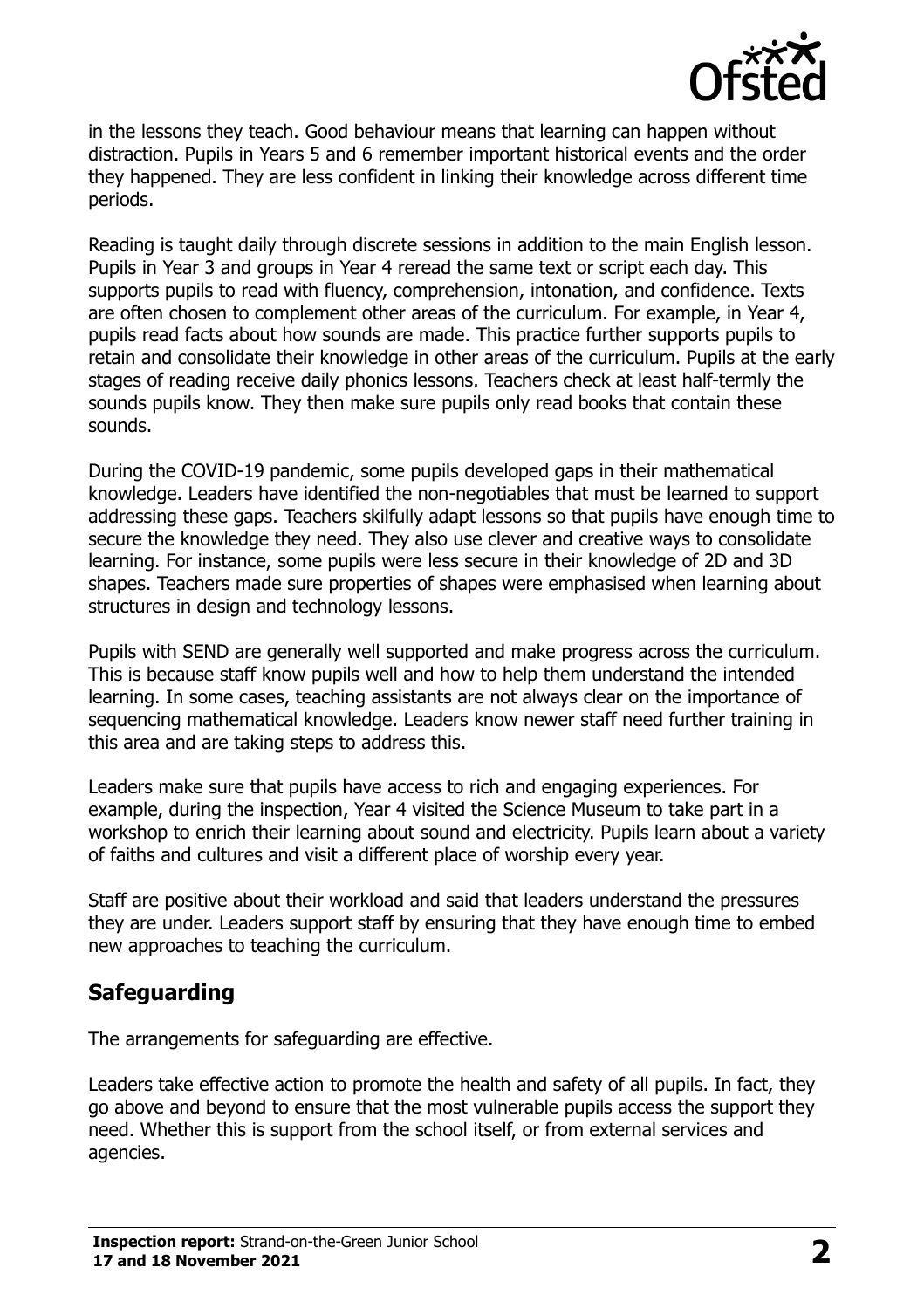

Pupils are taught a variety of ways to stay safe. They know, for example, the dangers of chatting on the internet to people they do not know, and what they should and should not do.

All staff know the procedures and protocols for reporting concerns. They know what signs to look out for and are particularly astute to the risks in the local community, such as county lines.

# **What does the school need to do to improve?**

# **(Information for the school and appropriate authority)**

■ Leaders have overhauled the curriculum. This means that most subjects are planned well with carefully sequenced knowledge. In some subjects, these new plans are still embedding, and pupils are not always connecting the substantive knowledge as intended. Leaders need to make sure all staff are trained to deliver all subjects securely and consistently so that pupils develop detailed knowledge and skills across the intended curriculum.

### **Background**

When we have judged a school to be good, we will then normally go into the school about once every four years to confirm that the school remains good. This is called a section 8 inspection of a good or outstanding school, because it is carried out under section 8 of the Education Act 2005. We do not give graded judgements on a section 8 inspection. However, if we find evidence that a school would now receive a higher or lower grade, then the next inspection will be a section 5 inspection. Usually this is within one to two years of the date of the section 8 inspection. If we have serious concerns about safeguarding, behaviour or the quality of education, we will deem the section 8 inspection as a section 5 inspection immediately.

This is the second section 8 inspection since we judged the school to be good in October 2011.

#### **How can I feed back my views?**

You can use [Ofsted Parent View](https://parentview.ofsted.gov.uk/) to give Ofsted your opinion on your child's school, or to find out what other parents and carers think. We use information from Ofsted Parent View when deciding which schools to inspect, when to inspect them and as part of their inspection.

The Department for Education has further quidance on how to complain about a school.

If you are the school and you are not happy with the inspection or the report, you can [complain to Ofsted.](https://www.gov.uk/complain-ofsted-report)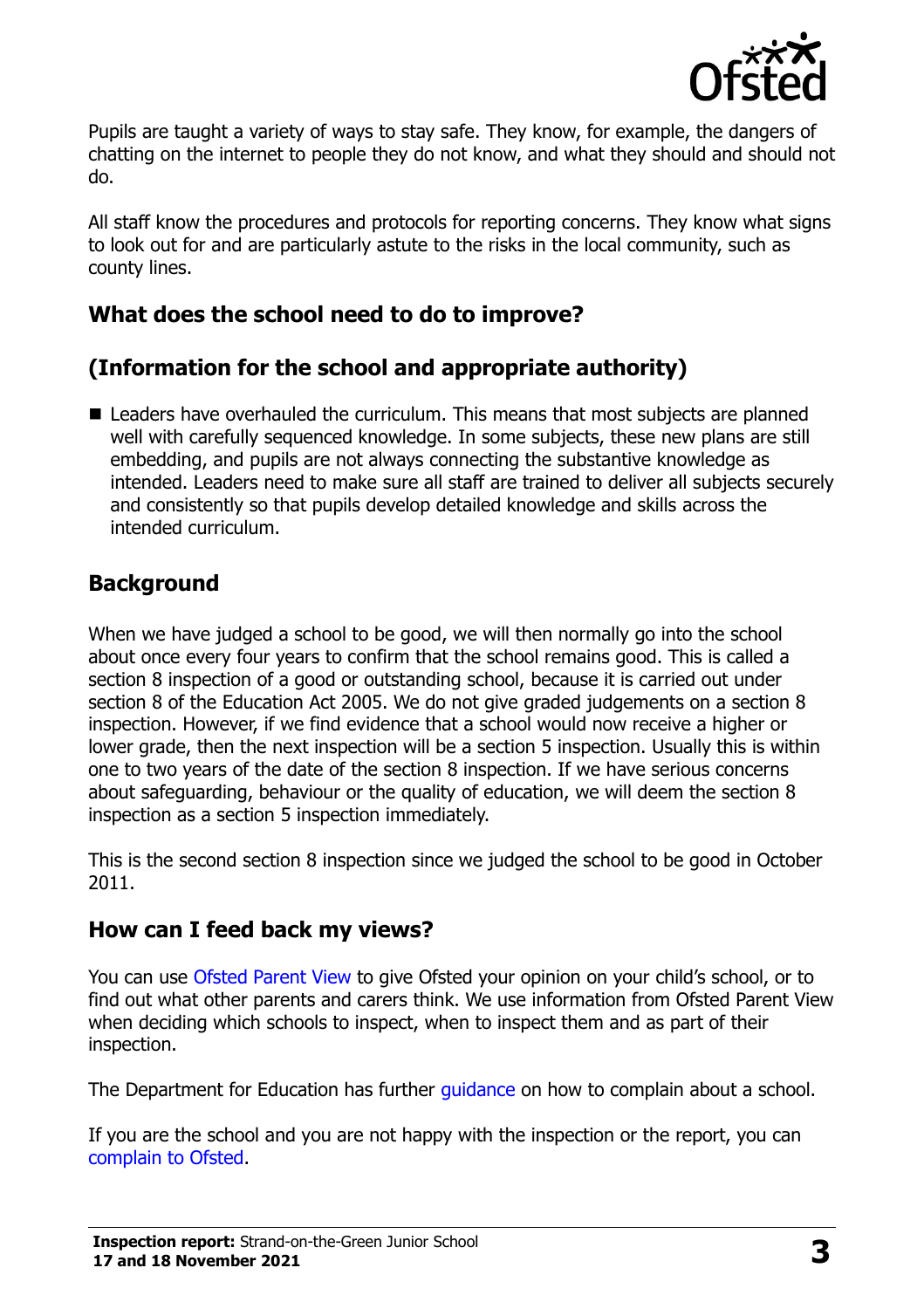

# **Further information**

You can search for [published performance information](http://www.compare-school-performance.service.gov.uk/) about the school.

In the report, '[disadvantaged pupils](http://www.gov.uk/guidance/pupil-premium-information-for-schools-and-alternative-provision-settings)' refers to those pupils who attract government pupil premium funding: pupils claiming free school meals at any point in the last six years and pupils in care or who left care through adoption or another formal route.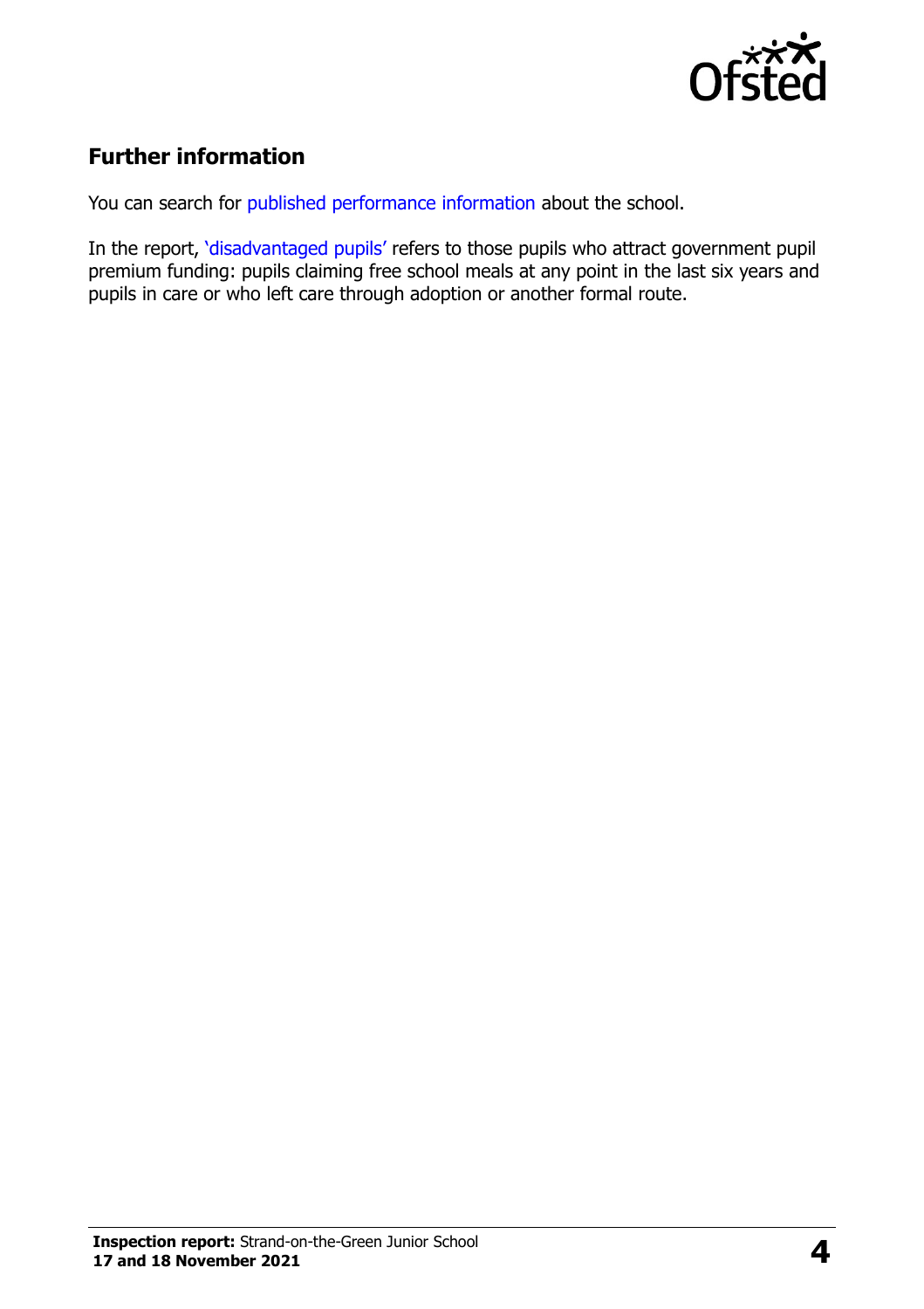

# **School details**

| Unique reference number             | 102503                                                                 |
|-------------------------------------|------------------------------------------------------------------------|
| <b>Local authority</b>              | Hounslow                                                               |
| <b>Inspection number</b>            | 10200103                                                               |
| <b>Type of school</b>               | <b>Junior</b>                                                          |
| <b>School category</b>              | Community                                                              |
| Age range of pupils                 | 7 to 11                                                                |
| <b>Gender of pupils</b>             | Mixed                                                                  |
| Number of pupils on the school roll | 326                                                                    |
| <b>Appropriate authority</b>        | The governing body                                                     |
| <b>Chair of governing body</b>      | Avi Braun                                                              |
| <b>Headteacher</b>                  | <b>Ruth Woods</b>                                                      |
| Website                             | www.strandjuniors.org.uk                                               |
| Date of previous inspection         | 27 September 2016, under section 8 of the<br><b>Education Act 2005</b> |

# **Information about this school**

■ The school has a specially resourced provision for pupils with autism spectrum disorder. This provision is shared with the infant school and caters for 29 pupils from Reception to Year 6.

# **Information about this inspection**

- This was the first routine inspection the school received since the COVID-19 pandemic began. The inspector discussed the impact of the pandemic with the school and has taken that into account in their evaluation.
- Meetings were held with the headteacher, senior leaders, staff, pupils, the chair of the governing body, two other governors and a representative from the local authority.
- The inspector carried out deep dives in these subjects: reading, mathematics and history. For each deep dive, the inspector met with subject leaders, looked at curriculum plans, visited a sample of lessons, spoke to teachers, spoke to some pupils about their learning, looked at samples of pupils' work and curriculum plans in other subjects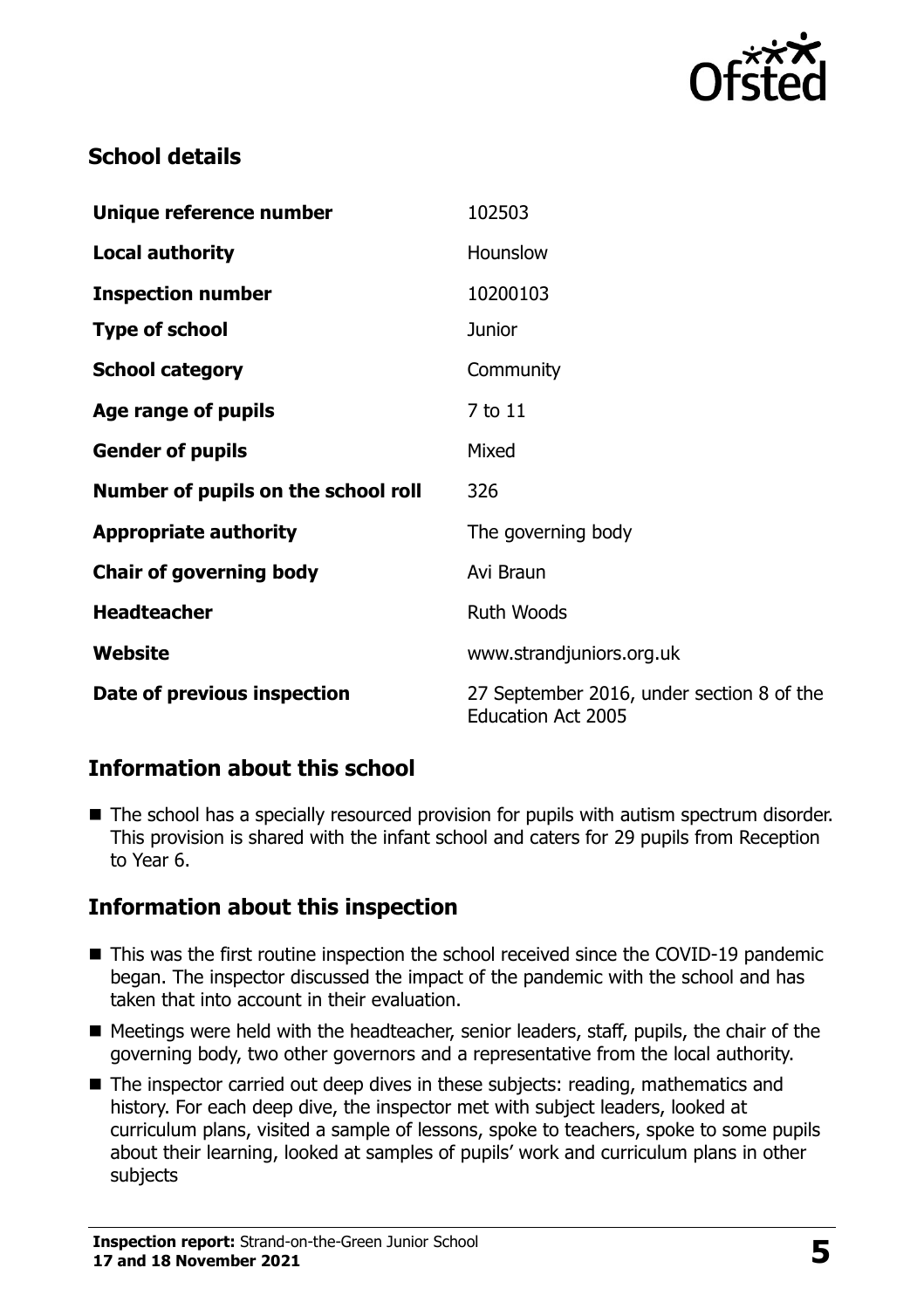

- The inspector reviewed safeguarding arrangements by scrutinising records, talking to leaders and staff, and through discussions with pupils.
- The inspector considered the views of parents, staff and pupils through Ofsted's online surveys.

#### **Inspection team**

Alison Colenso, lead inspector Her Majesty's Inspector